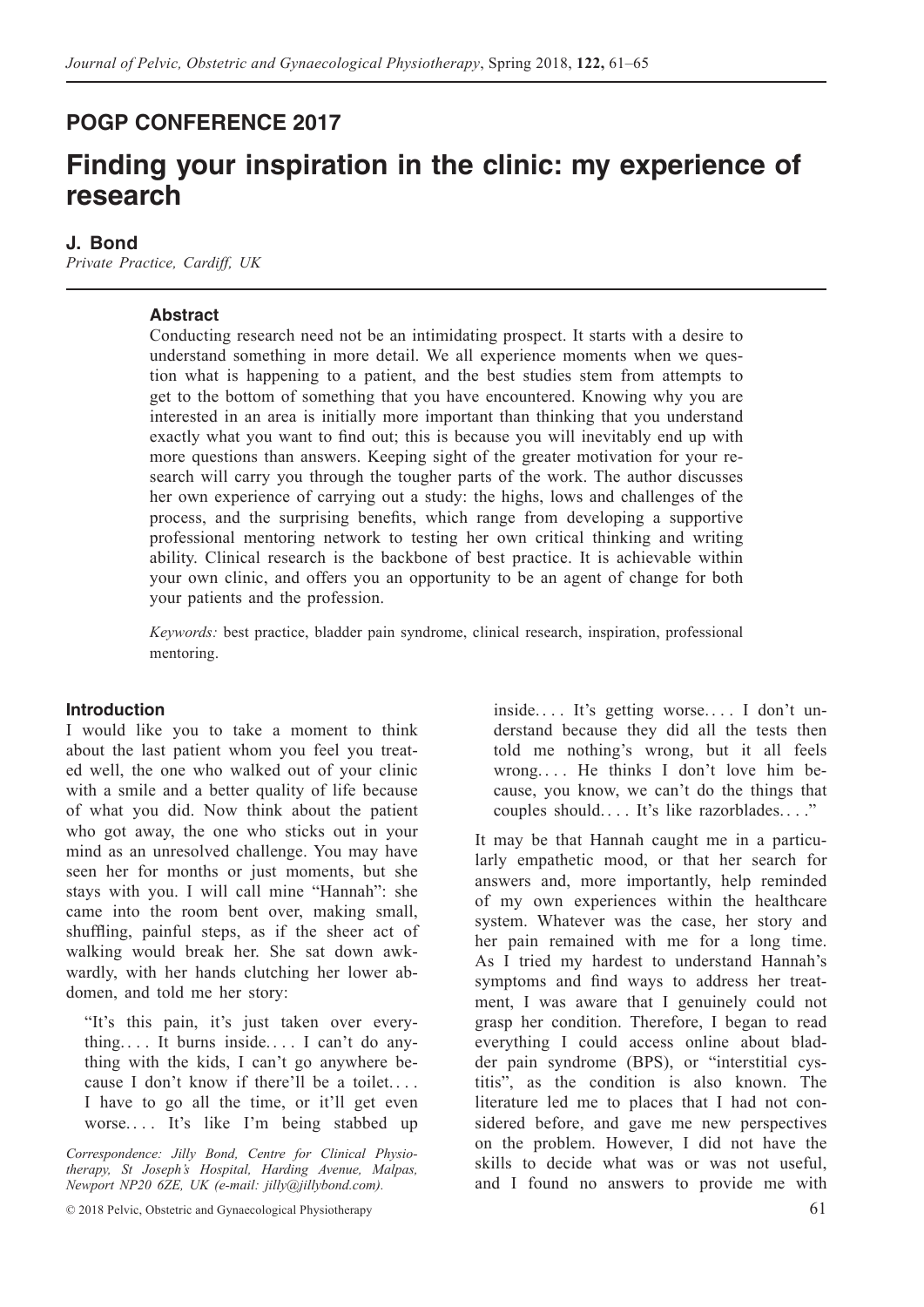## *J. Bond*

practical steps that I could take to ease Hannah's suffering.

The more that I read, the more that pieces of the jigsaw fell into place, but it seemed like the puzzle was also expanding! I became obsessed with trying to understand how underlying autonomic changes could create symptoms, and how adaptations of the microbiome could increase those indications. However, I was still a long way from offering Hannah any practical help. Therefore, I completed every pelvic pain course I could find over the next few years, but although my skills improved, I still had questions.

I began my Master's degree at the University of Bradford, Bradford, UK, out of pure curiosity and a strong desire to better understand pelvic pain. I learned many things over the following 3 years, and I am now going to share my research journey with you.

## **Finding inspiration: your "why" is more important than "what"**

My research journey started and ended with Hannah. Most of us will have experienced a time in our lives that we can pinpoint as the moment when something happened, or something changed; for example, when you met your life partner, or when you took your first uncertain steps into the dark arts of pelvic health. Although I did not know it at the time, my first encounter with Hannah was a pivotal moment in my professional life. She started me on my current career path – to explore, understand and explain pelvic pain – and for now, pain related to the bladder.

I am very interested in why the bladder might be painful, or why the brain may consider it under threat and, therefore, decide that it hurts. I am fascinated by the reason why the pelvic floor goes into spasm – why does any muscle go into spasm? Take a step back and really ask yourself, "Why?" If we knew the reasons for BPS or the processes underlying it, we might be able to prevent the cascade of steps that leads to pelvic floor muscle tension driving urgency, or vulvodynia, and most importantly, understand how we – the therapist and the patient – can deal with it.

That was the first thing that I want to share with you: realizing why you want to explore something is much more important than knowing what you want to explore. My "why" was that I wanted to gain the knowledge and skills that I needed to improve not just Hannah's quality of life, but that of every patient with pelvic pain. Furthermore, as my analytical mind developed over the course of my Master's degree studies, I wanted to know more specifically if there was a way that Hannah could treat or manage herself more effectively, which was a more realistic goal within my stretched National Health Service (NHS) caseload. If you lack the inspiration to look at an area in detail, you will struggle with all the tiny, frustrating elements that make up good research practice. However, if you keep sight of the bigger picture – your "why", your overarching reason for doing something – then you will find things much easier.

## **Doing the process**

The point of doing a Master's degree is to go through the process; it is not necessarily about the outcome at all.

I investigated therapeutic wand use in a small group of women with BPS. Half the participants the used the wand and half did not. Everyone involved received six, weekly sessions of physiotherapy that also included dietary advice and pelvic floor release work. The results were published in this journal (Bond *et al.* 2017).

All the participants showed signs of improvement after 6 weeks of pelvic floor treatment, but the group using the wand had got better faster. After another 6 weeks without treatment, the control group had maintained their benefits. Therefore, physiotherapy treatment had worked: the symptoms of BPS had improved, and this progress had been maintained. However, more importantly, the group using the wand appeared to have continued to improve.

It took approximately 4 months to conduct the actual tests, but 10 months and over 40 000 words of ethics paperwork were involved in getting to that point. This preparation included getting a non-medical friend to translate my whole patient information booklet into Welsh – he told me that he had had to find new words that he had never used before! There was also a great deal of administration involved in the testing process: calling consultant's secretaries to check on potential candidates for the trial; organizing participants; and working around the department's needs to make sure that I had a suitable venue for my research. I had not expected any of this!

The sheer volume of preparatory paperwork that you must do can feel overwhelming, but the further along I got with it, the more I felt that I truly understood my project. Furthermore, it simplified the research question, which became:

62 © 2018 Pelvic, Obstetric and Gynaecological Physiotherapy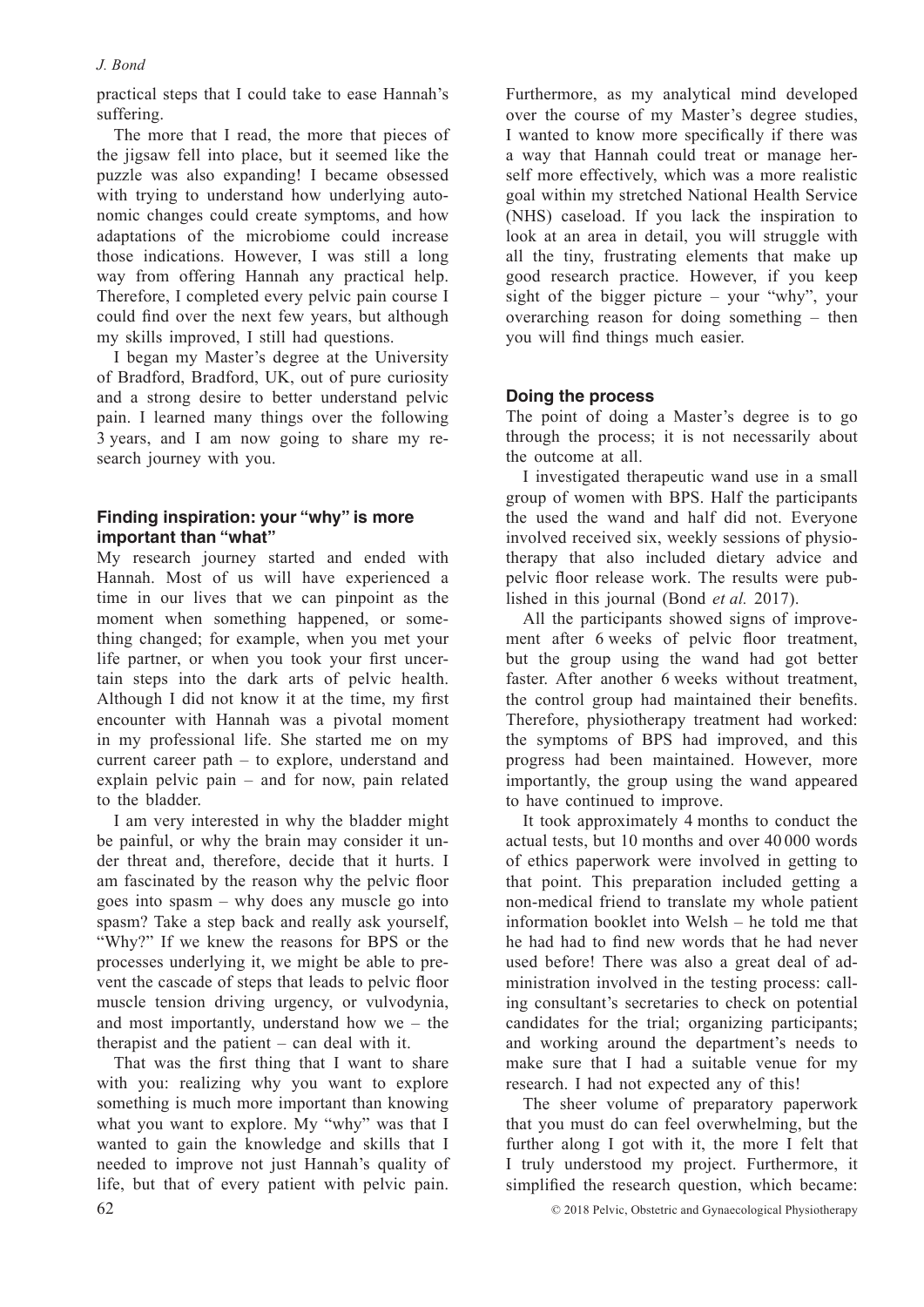"Does using a wand enhance physiotherapy treatment in women with BPS?"

The process of repeating, refining and resubmitting my work forced me to improve the clarity of my writing, which vastly improved its quality in turn. In this sense, and for the right people, the MSc process does work. It produces better clinicians and better researchers by making them think deeply about why they are doing something, and what it is that they are doing.

## **Find your village**

Something else that I learned was that it takes a village to complete research. The university is only there for general guidance, especially if, like me, you are undertaking distance learning. The detailed and practical side of doing actual research is up to you. One of the most valuable things that I did was to develop my own network of local and international clinicians, researchers and editors. I got better and better at asking for help, and the people I got in touch with knew people who also helped. This was how my village grew.

People were vastly more generous with their time and their knowledge than I ever thought possible. I was given help with: statistics when my trial did not conform to the textbooks; the convoluted 8-month ethics process that turned "IRAS" (Integrated Research Application System) into a swear word in my house; understanding overarching research theory; and developing a sustained and strongly evidence-based argument. Each person who challenged my reasoning and helped me to develop a more critical approach to the literature, the methodology, the trial or the analysis of the results allowed me to become a more-discerning and better-informed physiotherapist. The most grounding influence of all was that of my two fellow MSc students, and the best and most accurate information that I got was from them. We were all deeply involved with research theory, but each of us was investigating a different area. This made for very fertile ground for learning and sharing. They were a huge support: text messages late on a Sunday night showed that they too were also sitting in front of their laptops, not in bed before another busy week in the clinic. I shared their highs and lows, and I am hugely proud of what they achieved.

When I began the Master's degree, some colleagues were negative about my decision to do it, and these opinions dented my confidence and easily disrupted the momentum that I needed to maintain throughout a long period of work. However, the converse was also true: I never expected that the MSc would provide me with a group of professional mentors and friends whom I am likely to have for the rest of my life. Over the first 2 years of the course, around 20 physiotherapists from all over the UK and Ireland studied alongside me at Bradford. I keep in regular contact with all of them, and a similar number of people whom I met during my research year have also become my friends. My clinical practice now benefits from a wide array of international mentors, and I find myself taking part in more-informed debate online, and listening critically to different views about research and clinical experience.

Having more-informed clinicians engaging critically with each other, and with the national and international literature, can only enhance the profession. Finding your village need not be daunting: you can start by contacting your local hospital's ethics team; the library; or even, like me, posting on the Facebook groups for POGP (www. facebook.com/groups/1652693234997631/) and Global Pelvic Physio (www.facebook.com/ groups/1167050906649066/).

## **Learning to manage**

Research requires commitment, of course. I have already talked about the importance of knowing why you are doing it, but without my interest in exploring pelvic pain providing my inspiration, I cannot imagine that I would have managed to make the sacrifices that the work demanded. I thought that I was prepared for it, but I really struggled to cope. I worked full-time and privately in my evenings during the first 2 years. This meant that I spent all my weekends and evenings at my desk with the curtains drawn, and lost a great deal of sleep. At the end of my second year, I burned out, left the NHS and went part-time in order to be able to complete the research. The cost of the degree then escalated: I lost one-third of my salary to regain my sanity.

The reality was that my time management and focus had initially been poor. I could sit at the laptop and procrastinate for an hour or more before beginning, but once again, the process won in the end. The requirement to sit down and get the job done, sacrificing social and family time, has made me more structured and focused when I work. I am vastly more productive than I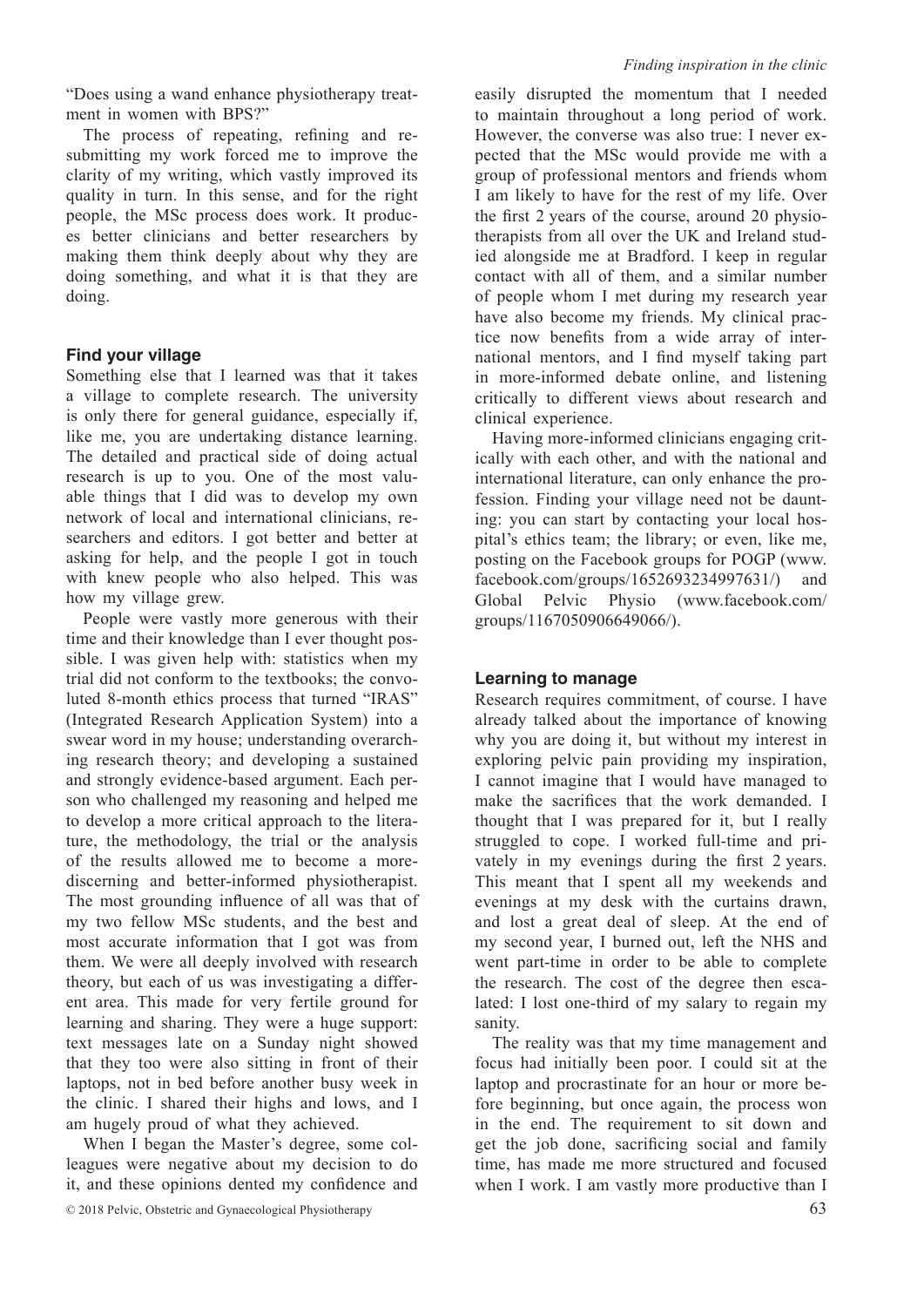### *J. Bond*

used to be, which now allows me to balance my work, my private business and my teaching more equally with family time and relaxation. I needed to do it to learn it.

## **Finding more questions than answers**

All along, I wanted to get hard answers to the research question that I could use in the clinic. I wanted to know what I could do to make people better, and I wanted to understand why what we do helps our patients: why does treating pelvic floor tension myalgia reduce the symptoms of urgency and frequency in BPS? However, the reality of the timescale, the dearth of previous work in the area and my lack of research experience meant that I had to pilot my study. You do not get hard answers from pilots, but you do find even more interesting questions. In fact, a sign of good research is that you should get more questions than answers, and this is a joy. Now I have so many more questions that I want to answer:

- To what degree is using the wand therapeutic?
- Wand use is not for everyone, so what is the lived experience of the people we are asking to try it?
- Why does the pelvic floor reduce length and motility in pain states?

The reality is that, if you really want to find answers, you will follow the research until you get there, which may take decades. However, this process begins with inspiration, and it can start in your clinic next week.

## **Research into practice**

So how did the story end for Hannah? I managed to track her down after I had finished the study, and took her through a full 12-week course of treatment with a wand. I am happy to say that she is now managing her symptoms very well. She rarely has any flare-ups of pain, and normal bladder function has been restored. It took me 4 years to get to the point where I had the beginning of an idea of how to treat her, which is what this is  $-$  just a beginning!

Working in the field of bladder pain is a truly exciting experience. We are at the forefront of pain science, and this area is always evolving. I now hope to share my learning with as many physiotherapists as I can. I hope that this will mean that they do not have to spend 4 years learning how to treat one patient, but can use what I have learned as a springboard.

Research is not just for academics. The process is about asking and answering questions, and exploring our work in ever-wider contexts. Completing my research challenged me both professionally and personally. I had a huge sense of accomplishment when I finally came to print and then submit my dissertation, one that I did not experience when I received my undergraduate degree. I felt that I had, in a small way, added to the knowledge about, understanding of and treatment for a complex condition, and done so in a way that may practically help clinicians.

I also grew as a physiotherapist. I used to feel nervous about my level of knowledge and skills, but I am now much more confident. Having embedded myself in the literature over the past 4 years, and having conducted my own research, I can now say with integrity that I am providing the best care that I can for my patients with BPS. I have also challenged my own long-held perceptions and beliefs with surprising literature, and found a level of motivation and drive within me that I did not know I had. I have also developed resilience and perseverance. These are all skills that I can use normal life, but are especially relevant to the wonderful work that we do.

Think back to that patient I mentioned above, the one who got away. What single thing would you like to have known that might have changed the way you felt about that person, or how you might have treated them? Now imagine how you could answer that question.

The answer does not have to be a long one. Some of the best research begins on a small scale in a clinical setting. Yours could start on Monday morning. It just needs a question to answer, a pinch of inspiration and very, very sustained curiosity.

## **Reference**

Bond J., Pape H. & Ayre C. (2017) Efficacy of a therapeutic wand in addition to physiotherapy for treating bladder pain syndrome in women: a pilot randomized controlled trial. *Journal of Pelvic, Obstetric and Gynaecological Physiotherapy* **120** (Spring), 12–27.

*Jilly Bond is a clinical specialist physiotherapist who works as the pelvic health lead at a private hospital, and has her own private practice in Cardiff. She also runs continuing professional development courses, and acts as a consultant for a wide variety of sports. Jilly has worked in the NHS and private sectors for the past 10 years, covering the full range of male and female pelvic health conditions. She has* 

64 © 2018 Pelvic, Obstetric and Gynaecological Physiotherapy